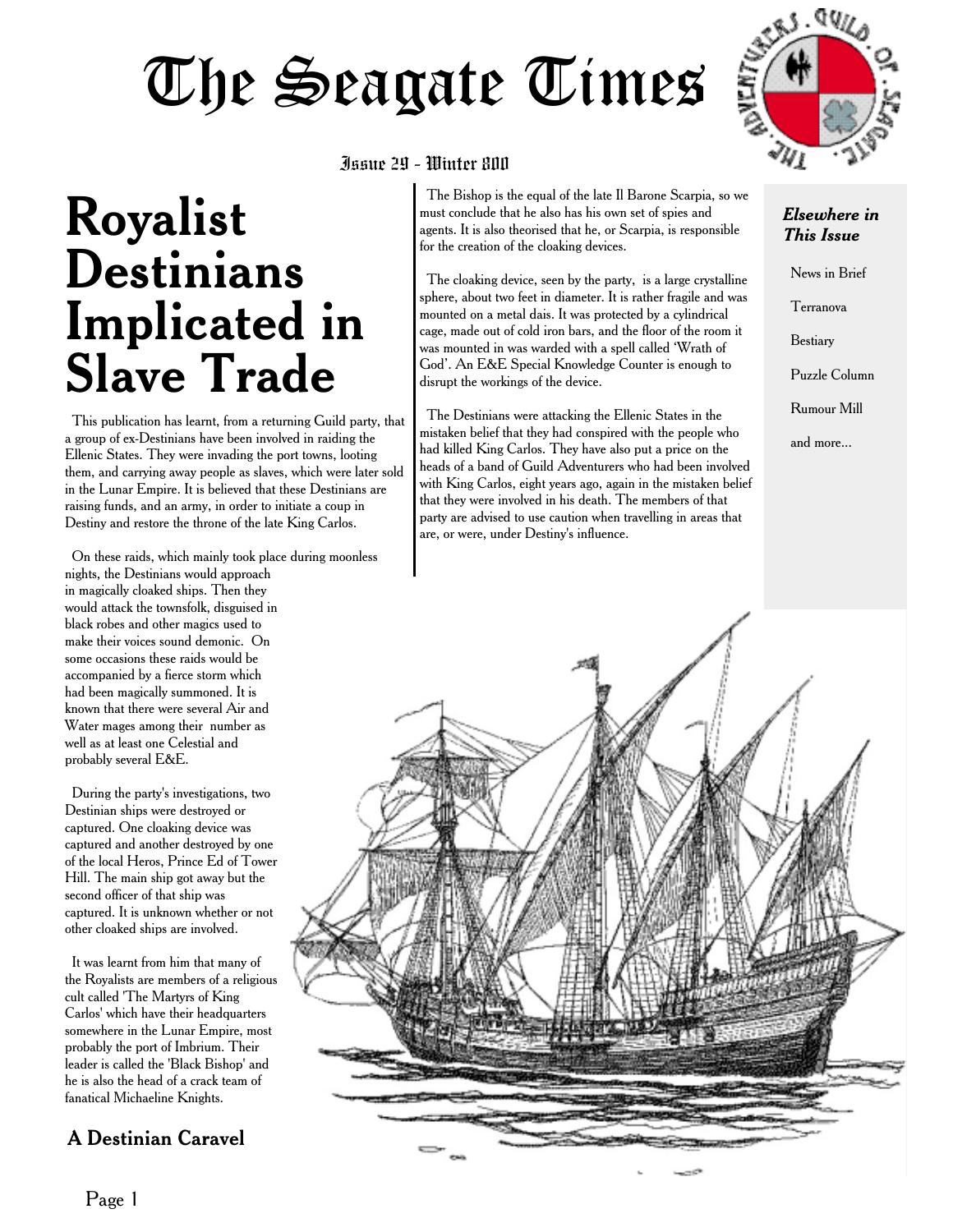*Christopher: Kathleen and I have had practise in not talking to each other*

*Kathleen: Yes. We've been doing it for several years.*

## **News in Brief**

#### Phoenixes rise over Faerilie and Westover - New Age Begins

A high level Guild party was employed by certain of the so-called Immortals of Faerilie to bring about the flight of the Phoenix on the plane of Faerilie and the Phoenix on the plane of Westover. This, they were told, would bring about the renewal of those planes, and thereby prevent an apocalypse of cataclysmic proportions.

The first phoenix, that of Faerilie, was found underground in the realm of the Lord of Serpents (a dangerous place indeed for a party with two draconic shape-changers amongst their number). The Phoenix egg was encased within the body of a hideous putrid wyrm. The party slew the wyrm to release the phoenix, which hatched from its egg in glorious liberation.

On Westover, the Phoenix existed only in potential. The party therefore had to create the conditions whereby the Phoenix could be born, a difficult and complex task, not assisted by the fact that our Mind Mage had neither learned the Phantasm spell nor practised Control Person. The party had to defeat a number of hags in order to reach the appropriate place, deep within a temple of darkness, then defeat a phoenix demon, so that its mirror-image might be generated. Then there was the question of what to do with a baby Phoenix...

Suffice it to say that the Phoenixes did rise, and a new age did begin, bringing with it the creation of a new plane, a Plane of Crystal, and the rising of the Stars on Westover. And if there is one star shining over Westover which resembles a Narcissus, what of it?



#### Dark Circle - No News is Bad News

The Editors regret that the Times is unable to bring you more news from within the area affected by the Dark Circle, beyond that reported in Lady Silken's essay, and in Amathea's letter. Reporters sent into the area encompassed by the Circle to investigate have not returned, and we fear for their very souls.

#### Gloranthans make Preparations to Defend Embassy

An emissary from the Gloranthan Trade Embassy has been seen frequently meeting with the Duke of Carzala. There are speculations that Gloranthan forces may be prepared to assist in the defence of Seagate against Undead if necessary.

A bright glow on the horizon has been confirmed to be the result of magical wardings around the Gloranthan trade embassy. Our divinations have shown it to be generated by the divine magic of Yelm backed up by Humakt and Ortlanth, and that it is fatal to the Undead.

#### War in the Western Marches

Hostilities have escalated in the region of north-west Alusia near Destiny, known as the Western Marches. Refugees have described attacks on villages by bands of orcs and trolls working in close formation, raping women and murdering children, leaving nothing but destruction in their wake. Several towns have been burned to the ground. Two small baronies have been overrun, their castles taken or destroyed. Church Knights of all colours have been leading the defence, but have been forced to retreat due to sheer pressure of numbers.

Our staff military advisors have informed us that there is a pattern in the reports which suggests that these are not random raids, but that there is a serious malevolent intelligence behind it. We do not recommend visiting the Western Marches at this time. There has been no comment from Destiny, or the other major forces in that area.

#### Cataclysm to Strike Pasifika?

In the Autumn 799 issue of the SGT, it was reported that that some sort of upheaval may occur in Pasifika. A recent astrology reading, obtained from a visiting party representing the Pasifikan Adventurer's Guild, indicates that it will most likely occur in this quarter. It states:

When Earth aligns with Fire And Ice lies near Light Up will come the Spire As soon as Dark moves in front of Light

Astrologers suspect a planetary conjunction which will occur in the month of Snow at the New Moon. Plans for evacuating the region are currently being made.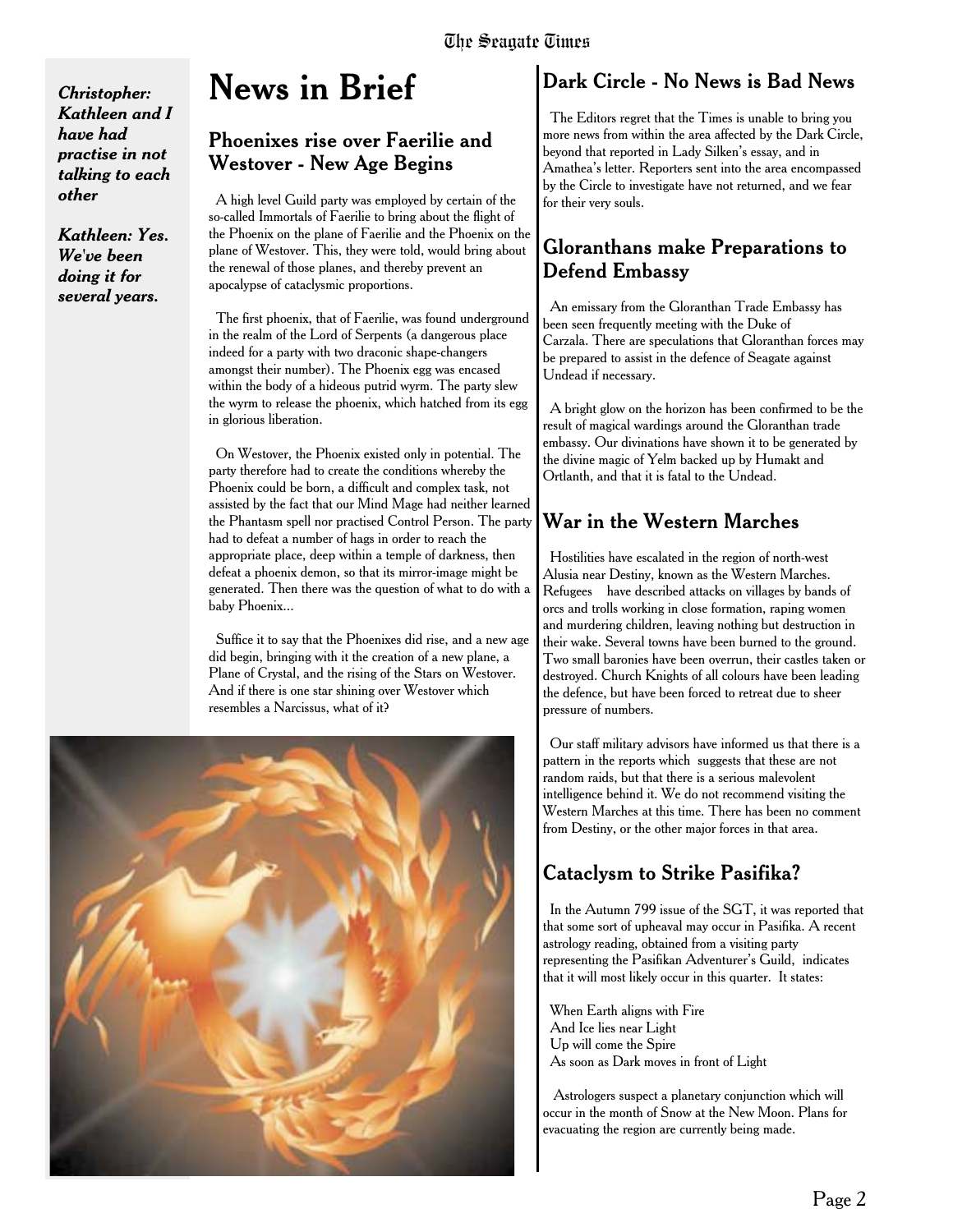## **Lady Dark Reflects On Life**

How many changes there have been over the last few weeks. Last time I wrote for you Dear Reader, I was a feckless wanton with no thought beyond myself, ignorant of the glory of servitude and spiteful and jealous of my companions in life's long road.

I beg your forgiveness and ask a moment of your time that I may in some small way begin to correct my many wrongs and failings.

As you may know I have been blessed by the Church of Uriel and in their name have set forth with a hardy band of adventurers to do what we can to vanquish the hideous evil that is the Dark Circle. In his wisdom, the Archbishop of Mordeaux appointed Lord Blitzkreig as my guardian and spiritual mentor, but more of my Lord anon.

In the past, to my sorrow, I have been less than complimentary of my fellow party members and other guild members. I wish to make a fresh start so let me begin with my current party.

Dramus, was with us but a short time before his noble spirit forced him to reluctantly withdraw lest his presence as a practitioner of Necromancy caused even greater hordes of Undead to attack us. Not for one moment did the fact that he had been almost killed, severely frightened and made quite damp, enter into his calculations when he decided his talents were best used employing his vast and astonishing intellect to consider strategy within the walls of the Guild. His courage is beyond question and I miss him greatly in these dark days when the convenience of a summonable hostelry with full staff and continental breakfast is sadly no longer at our beck and call.

Razor joined us in one of our darkest hours when overwhelming numbers of the foe threatened to..well, overwhelm us. Her deadly bow proved largely ineffective but that was only because of the diabolical protections of our enemies. Surely we would have been lost without this Elven warrior at our side, so charmingly petite for a Elf and yet with valour far beyond her physical size. When I was kidnapped by vile succubi in the cave of the Oracle it is certain those wicked sprites would never have taken me had Razor not, alas, fire flighted into a granite cliff face at some considerable speed.It is a glowing tribute to her tenacity and Braegan's healing skill that she survived at all. Praise Uriel for Her mercy It would defy belief that having once attempted a high speed landing into a stony mountain side she would feel confident enough to try it again with similiar results but there you go.No doubt she intended to get her bones realigned and internal organs refitted anyway.

Ah, Braegan. May Uriel forgive me but I have at times been less than completely obedient and in agreement with the direction our noble leader has chosen for us. No matter that our first three frontal attacks into massed foe proved somewhat disastrous.Tis of little consequence that he caused Kern to be sucked into our enemy's stronghold in the belly of a jellybeast. It is not my place to question the judgement of one who so obviously wears the mantle of leadership with aplomb and style and who is not in any way discernable to my humble eye, a pompous windbag.

It sorrows me to say that in the past I have cast aspersions on the mental capacity of our valiant firemage Bleyze. A simple oversight involving air elementals, Sinking Doom wards and a reception committee of enraged and well prepared Drau which he forgot to mention, was the kind of oversight that could happen to anyone in the heat of the moment. His Dragonflames were deadly and most effective, particularly on the party members which he targeted through absolutely no fault of his own. I find him to be most pleasant and amiable and contrary to foolish rumours I have unfortunately reported in the past, quite capable of walking and talking at the same time.

Which brings me to Kern. My eyes fill with tears at the thought of brave Kern being carried once again limp and expired from the field of battle.He laughs in the Face of Death, guffaws at the Fangs of Doom and positively chortles at the Visage of Imminent Disaster. As my sworn bodyguard I could not hope for a braver guardian who does not hesitate to hurl his body into the breech for my sake.I reject utterly any suggestion that Kern is not at least as clever as he is brave and would instead propose that we listen not to inconsequential utterances that may fall accidently from his lips and let instead his actions speak for themselves. Were it not for One other I would declare Kern my champion and I urge all those who would mock him to consider how unlikely it is that if only one death should occur in a party that it will be them, if Kern is present. Finally, never ever attempt to motivate Kern by calling him a Big Girl's Blouse. It's not pleasant.

Turf is an unusual elf. Charming, brave, heedless of personal danger and ready to leap to the defense of a lady when unkindly slurs are made on her character. His seemingly neverending supply of miraculous magical items and devious brain saw us out of many a scrape our brilliant leader and military scientist respectively, had led us into.I shall always think kindly of Turf, he is a sweetie.



*Caprice -- "You're disguised as yourself so you're already disguised"*

*Douglas Walin: "I believe that changing species would be a great disguise."*

*Caprice: "Anyone care to be a mouse?"*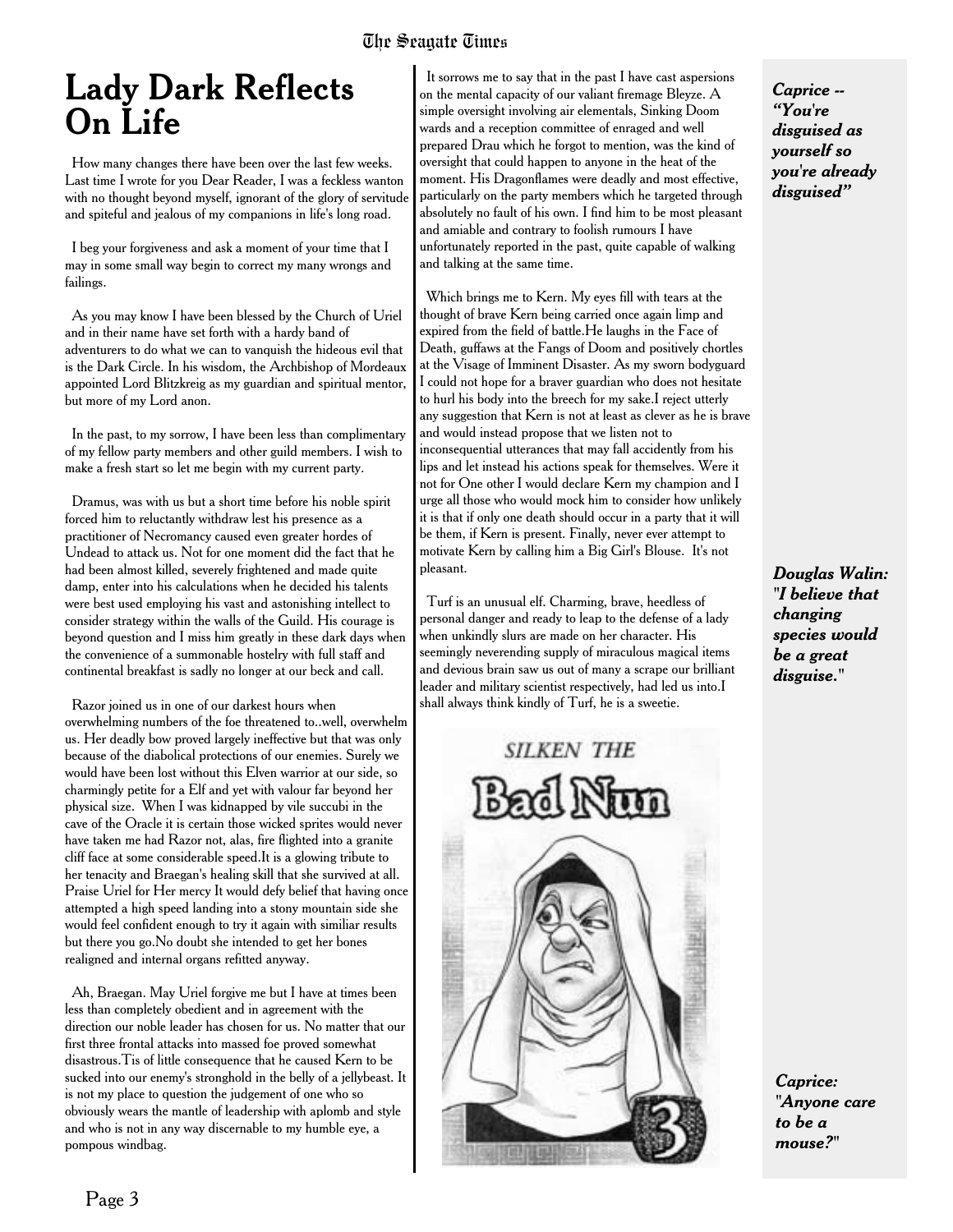*When GM informs the party that Amber the foxy witch, who was attempting to commune with a sentient Wiccan place of power, is now disrobing & performing suggestive acts with the altar, her player asks "Am I off in a daze?"*

*Party's & GM's reply: "No. You're getting off on a dias."*

To Blitzkreig, can mere words encompass his grandeur? I must confess to apprehension when the Archbishop of Mordeaux appointed him my guardian and instructed me to obey him. Lesser men may well have taken advantage of the situation with a high ranked Courtesan but there was no chance of that happening with Blitzkreig. Why he couldn't even recall the event of his daughter's conception. Years of study of the Art of Courtly Love and the ownership of a truly impressive magical codpiece were nothing in the face of his iron self control. As I poured vial after vial of holy water over his magnificent nude body I could not help but think that a few short weeks earlier things could have been very different (preferably without the rest of our party standing around smirking, it's true) but such is life.

On the field of battle he is invincible and quite literally does not know when to stop. At times the rest of the party felt as if we were but collateral damage to monsters which could not reach Blitzkreig because he was already at the bottom of a seething heap of other undead horrors. I could not ask for a better mentor and with his help aim one day to achieve my goal of, as he so quaintly puts it.."Kicking Ass for the Lord"

And that dear readers brings me to a close. I am a better person for having shed my wicked ways and taken my first steps on the path of Light. Praise to Uriel and Ruin and Disaster to Rashak

Silken, Lady Dark



This report from our Terranova correspondent was hand delivered to the Times only yesterday, although it is dated over a month ago. It was brought to us by an officer from Don Pedro de Alvarado's ship, the Dona Silken, which even now is anchored in Seagate harbour.

We understand that messengers were also sent directly from the ship to Her Elven Majesty, and others boarded fast ships bound for Destiny.

## **Terranova Report**

#### **Puerto Damieno - Michaelmas (29 Harvest)**

Even if this message reaches Seagate with the speed that Captain Alvarado hopes for his crossing, some nine months will have elapsed since my last missive. I hope that once you have read my report you will forgive its tardiness.

First, let me say that all magical means for travelling the vast distance between these continents, or at least those of which I have knowledge, are currently inoperative. That the portal from New Destiny has been unavailable for some time you may well know, but now both the means by which the Destinians travelled here, and the means under Elven control (of which even now I may not freely speak), have become impossible to use. Captain Alvarado intends to make the perilous journey across open ocean to Alusia, and we trust that the wards on his ship are sufficient to protect him and his crew from the mana storms that have been increasing in severity.

After my last report we followed the Spawn's city-ship out into deep water, always staying sufficiently far behind so as to avoid the hive ships of their hideous insectoid allies. At night we could see the phosphorescence that trailed behind the city-ship, a glowing path some 800 yards wide, and so long that it disappeared with the horizon. Their ship moved slowly — though more rapidly than I would have though possible for a mile wide circle of stone — and for six long weeks we followed them. We were assaulted by several mana storms, each worse than the last, and without the golden orbs created by Sir William de Mulberry, we would no doubt have been lost.

Finally the Spawn's mighty ship stopped. We approached as close as we dared and we were able, with the use of spyglasses, to observe their heathen priests dancing in great circles around the ring. The water in the city's inner lagoon began to glow, bright enough that it could be seen in daylight, and at night it illuminated the entire city. We stayed at our post as long as we could, as the Spawn continued their ritual and our supplies ran ever lower. For four more weeks we stayed before our Captain turned us homewards, and even returning with great speed we barely had sufficient provisions to make port.

On the way back we noted that the glowing path remained; unbroken from the city-ship to the Terranovan coast. Upon our return I learned from the elves that their path to Alusia was no longer safe, and that several brave elven couriers had died attempting it. The elves also told me of renewed fighting in the interior.

A second Spawn army had left their mountainous home and was forging north into the lands of the Terranovan Drow. Two months later Drow corsairs from Dylath confirmed the elven reports, and added that the Spawn's objective appeared to be in or beyond the city-state of Draj, and that there had been heavy fighting and considerable losses on both sides. No-one knows what the Spawn seek, for the city of Draj lies in a virtual wasteland, and north of it lies the Sea of Silt; a more inhospitable place is hard to imagine, even in Terranova.

But more interesting news was to follow. The forces of Draj, so the corsairs claimed, were reinforced by thousands of warriors in black and gold armour of a variety never before seen in these lands. They looked much like Drow, though better muscled, and their tongue and mannerisms were foreign.

I had one of the corsairs — who claimed to have seen these outlandish warriors with his own eyes — draw me a picture.

*Lady Kathleen: "We are at sea. If I wanted to gossip, I would have stayed at court."*

*Sir Christopher: "We are playing a team sport, and players accusing their own captain of cheating are not appreciated."*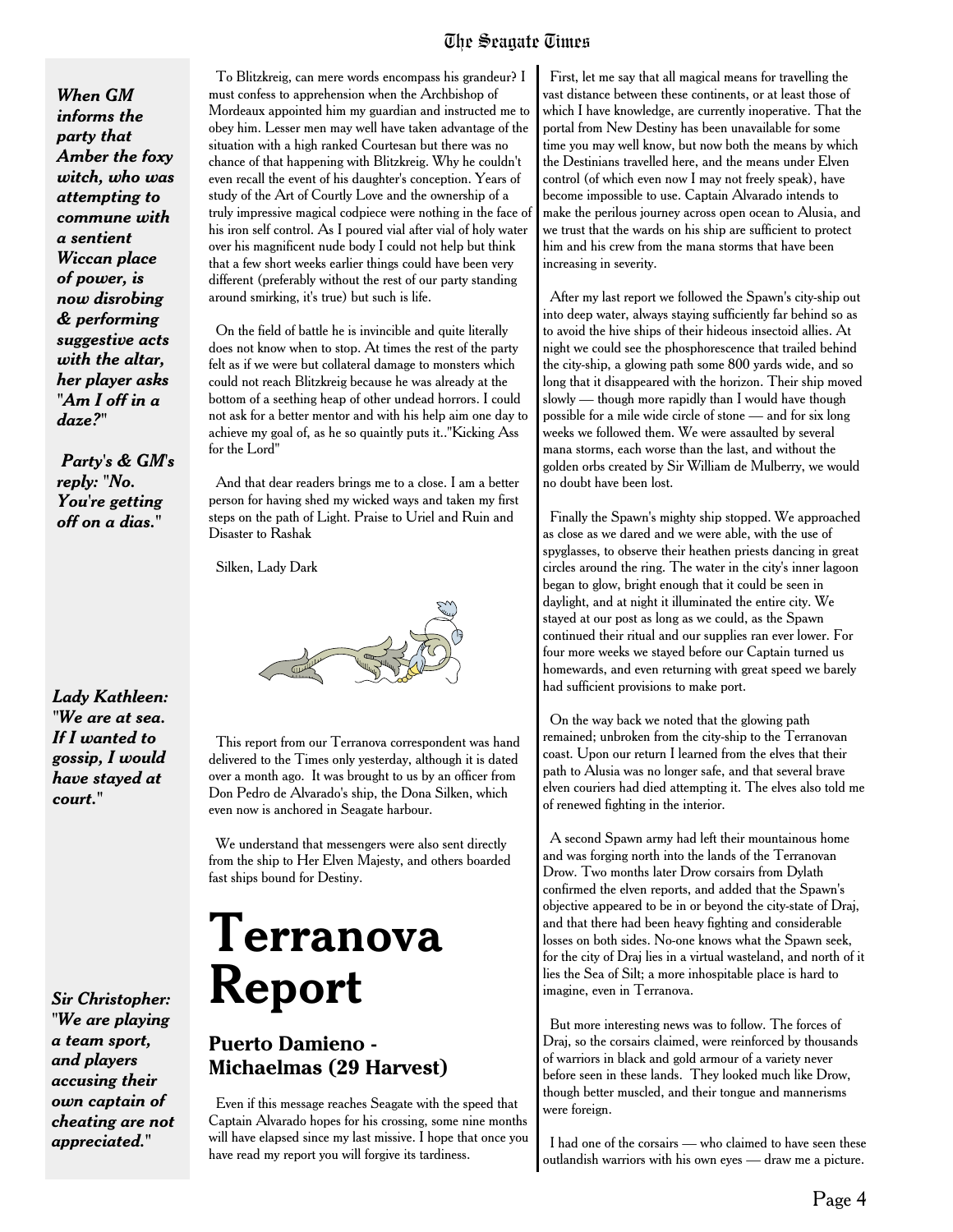He was no great artist, but I am certain that the soldier he depicted was a match for one of the "Samurai" of Kinlu that occasionally visit the Baronies. General Juan Velazquez de Leon, military governor of Puerto Damieno, determined to send Captain Alvarado across the ocean with news, but was forced to delay for the autumn winds. The city-ship remains in deep ocean, and the war continues in the north.

He agreed that the Dona Silken might carry this report to Seagate, and as I finish it on the evening of Michaelmas, I can only hope that we discover the object of the Spawn's bloody doings, and that Michael, and the other Elohim, guard us all.

I remain, Henri Stanleigh.

Seagate Times Special Correspondent

Our Artist's Impression of the Strange Warriors Reinforcing the Draj.

## **The Adventurer's Guide**

#### Tips for success

Remember that the summoner stands inside the pentacle, and the demon outside!

And that if you see a truesilver triangle in a summoner's residence it is probably not for curse removal, and not safe to step across.

Being indetectable and teleporting behind the enemy to attack from the rear is a great idea, unless the enemy happens to be an 18-foot tall storm giant.

If you want to use Wiccan skin-changes to lighten the load, make sure you learn the Wiccan Special Counterspell first (available from most Namers at a discount).

Actually, learning Counter Wicca Special is generally a good idea, for whatever reason.

If you wish upon a star, make sure you know what species it is.

Messing with stars is a generally bad idea. Removing them tends to leave holes in the sky where bad things can get in.

If you must open a box found in highly unusual circumstances, such as stuck to the roof of the world, make sure you get it divinated it first.

Avoid getting into melee combat with Horrors, or anything else which can do multiple grievous injuries with a single blow. Running away is a much better idea.

Actually, running away is a much under-utilised option where Adventurers are concerned. Remember, she who fights and runs away, lives to fight another day.

Letting the party employer get killed is a really bad idea. You will probably spend the rest of the adventure proving to all and sundry that you didn't do it.

All weapons are designed with a right side and a wrong side. Keep yourself on the right side.

It stops being fun when someone loses an eye.

Never, ever mess with the Momma. Especially an Orcish momma with a black belt in frying pan.

*Lady Kathleen: "Rescuing slaves on board ships or not is not our mission here. I don't think they would be of help in a ship board fight. Rescuing Ed may be another priority. (Bad form to lose the employer, don't you know.)"*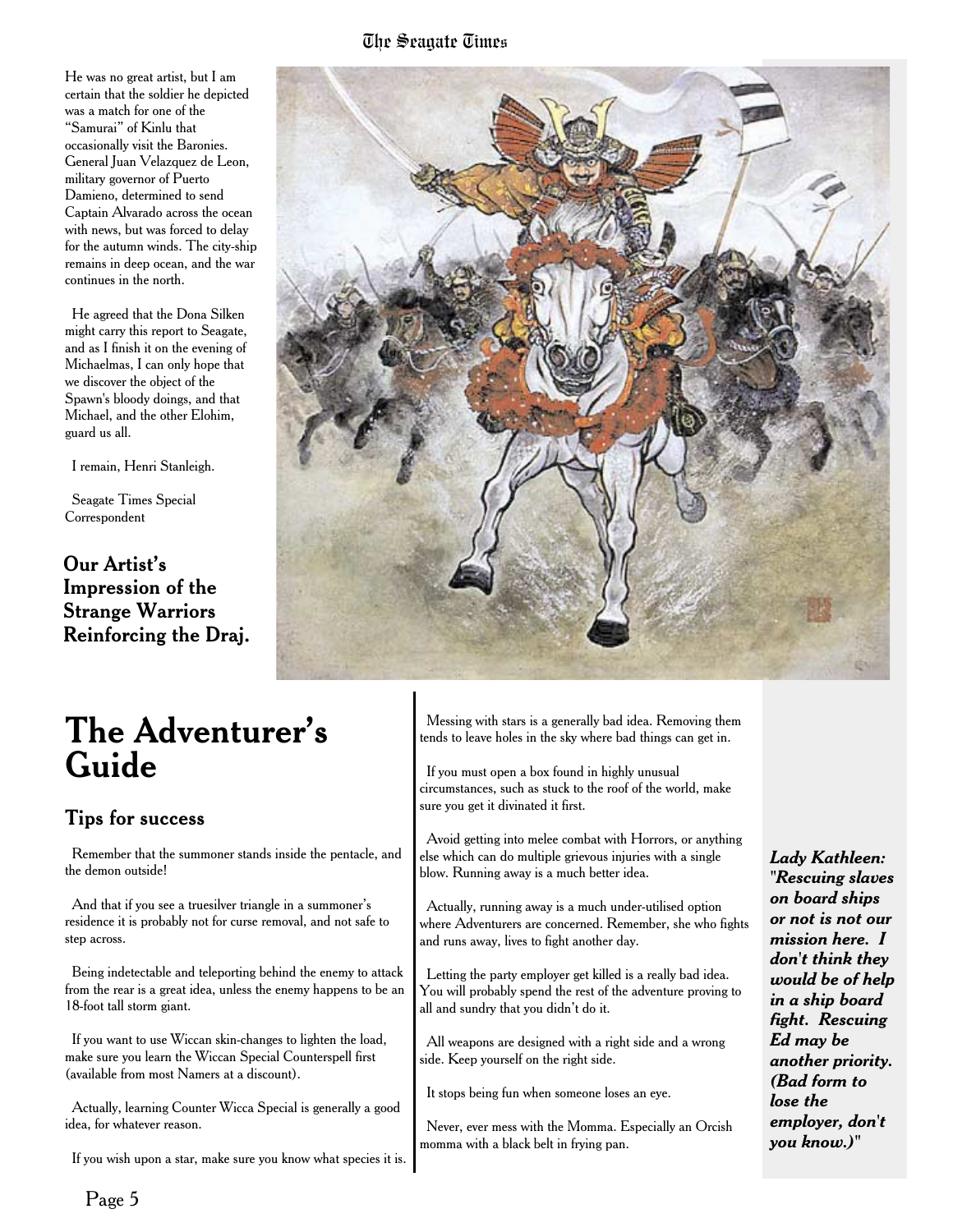*"Just lock me up. Anything's better than listening to Dalran!" - Tussock*

## **Starflower's Bestiary**

### On the Several Species of Hag

Adventuring off-plane in Westover, it was our misfortune to encounter and battle several of the various species of hag. Now, while many such epithets have been applied to myself, I can assure you, gentle adventurer, there are in fact, actual monsters known as hags, and I am not one of them. They are exceedingly ugly, and singularly unpleasant creatures.

Hags appear to be wretched old human females, with long frayed hair, and withered faces. Horrid moles and warts pock mark their blotchy skin, their mouths are filled with blackened teeth, and their breath is most foul. Appearances deceive however, since hags while appearing weak and decrepit, are possessed of extraordinary strength and agility, such that a hag might crush a child's skull with one hand, and then proceed to outrun all but the most agile of elves.

*"I want you to have my babies." - a Hag*

The hag rarely employs weapons, but instead attacks with her long, steely nails, rending and tearing at her opponent. Hags employ powerful magics, primarily of the Wiccan and Earth Colleges, although Sea Hags may use Water Magic.



They do not wear armour, beyond the filthy rags which pass for their clothing, but have excellent natural armour, requiring heavy weaponry to do effective damage. They also have excellent resistance to magic, some species more so than others. Some even seemed able to cause spells to rebound upon the caster!

We encountered at least four species of hag; the Green Hag, Sea Hag, the Night Hag, and perhaps the most dangerous, the Annis.

The Green Hag may be distinguished by the sickly olive pallor of their skin, their greenish-black hair, and amber coloured eyes. Their natural habitat is swamps and mires where their colouration acts as natural camouflage. They combine the ability to move in absolute silence with the ability to mimic the voices of innocent humans.

Sea hags are amphibious, living in the shallows of tropical seas. Slimy green scales dot their sickly yellow skin. Their eyes are red with deep black pupils, their hair like limp sea weed. They are ugly enough to make hardened adventurers run in fear. And if that were not enough, their gaze can paralyse or even kill. However, if one can withstand the Sea Hag's stare, she may be killed with blades. Do not bother attempting magic on a Sea Hag, for she will almost certainly resist.

The Annis, the Giant Hag, may reach up to eight feet in stature. The deep blue skin of the Annis is almost impervious to weapons, better than fine steel at turning a blade. Her yellow eyes are most perceptive, and her excellent hearing and sense of smell make the Annis is very difficult to surprise. She uses her glossy black talons and teeth to tear at her opponents, and will try to get into close combat if at all possible. Needless to say, closing with an Annis is not a recommended tactic.

Hags usually live alone or in groups of three, rarely in the far greater numbers we encountered. Even so, they tended to attack in groups of three, and I can assure that three hags is plenty even for a relatively high level party. These groups would generally contain hags of different species, their varying abilities serving to complement each other in much the same as those of a band of adventurers. There was little doubt in my mind that these were cunning, clever creatures, well acquainted with military tactics. This was most evident when one generated a Wall of Earth, separating the party fighters from magic users. If it were not for my ability to cast a teleportation spell upon myself, the consequences could have been unfortunate.

Perhaps the most horrifying tales of the hag refer to her method of reproduction. There are no male hags, and so it is apparent that they must reproduce by some form of parthenogenesis. Certainly they are mammalian. Killing a hag does result in a palpable sense of good luck to the death aspected, as I myself can testify. In one place we found a room full of embryonic hags in jars, which we duly destroyed after one party member told us the disgusting tale of how hags incubate their young by teleporting a foetal hag into the abdomen of an unwilling host. There it would begin to grow and eventually gnaw its way out. The party males seemed especially perturbed by this prospect. I wonder why?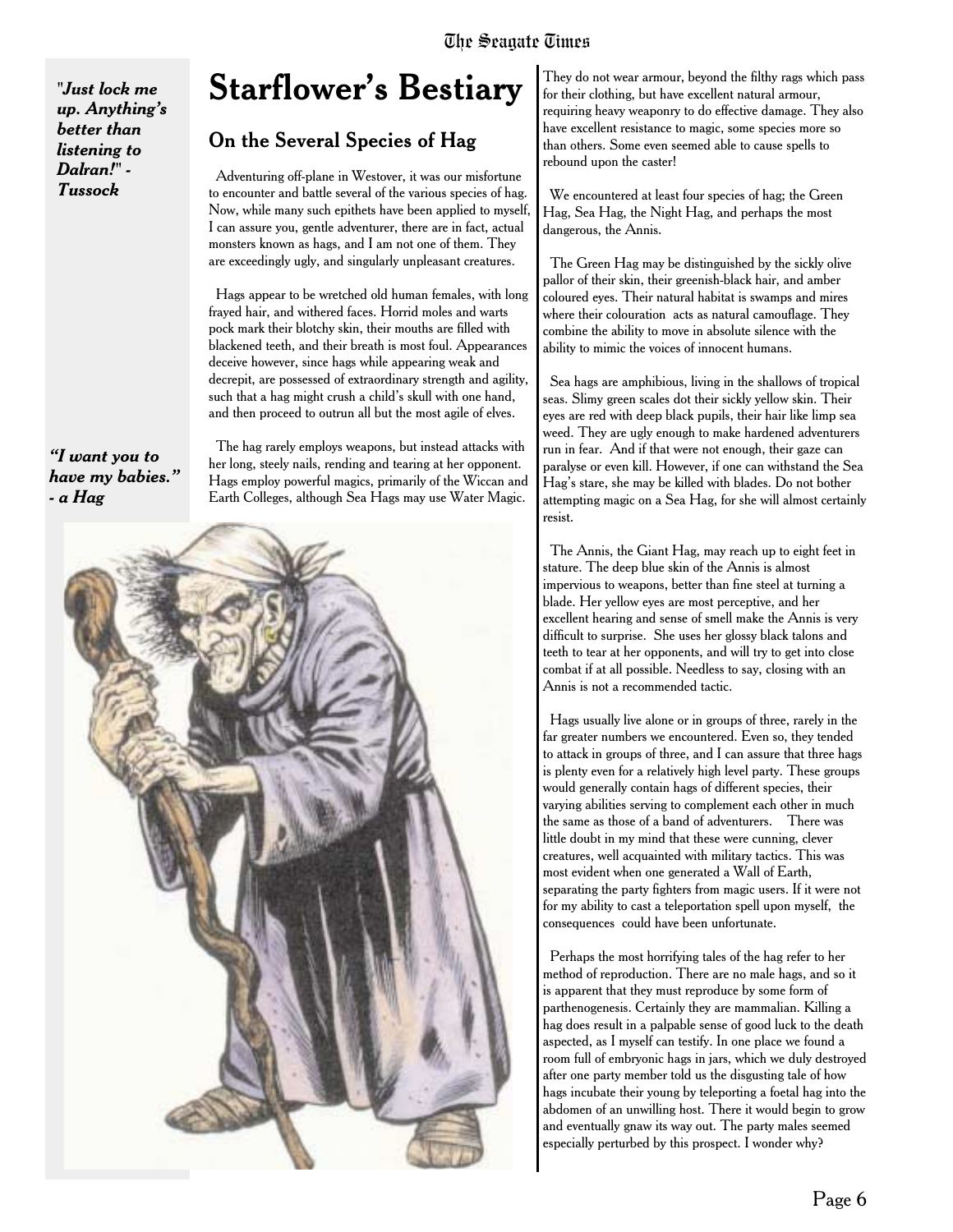## **The Puzzle Column**

#### Riddle by Jorgen the Sphynx

I am, in truth, a yellow fork

From tables in the sky

By inadvertent fingers dropped

The awful cutlery.

Of mansions never quite disclosed

And never quite concealed

The apparatus of the dark

To ignorance revealed.

## **Top 10 Things You Don't Want to Hear a Mage Say in a Fight!**

10) "Is it virgin's tears and dragon's blood, or dragon's tears and virgin's blood? Maybe the dragon was a virgin.."

9) "Hmm...is this the recipe for a Potion of Healing, or for Chile Con Carne?"

8) "Oh, oh, oh, oh! That invested item -didn't- do what I expected."

7) "By any chance, have you seen an uncontrolled earth elemental wandering around? No? Oh.. Tell me if you do."

6) "It's supposed to have five points?"

5) "My familiar will take care of that dragon! Sic 'em, Fifi!"

4) "What kind of cheap, wussyarse excuse for a djinn only gives one wish? Oh, he's still here..."

3) "Eennie, meenie, minie, moe.. Which end points toward the foe?"

2) "Damn. I knew I should have used Energizers in this thing."

And, the number one thing you don't want to hear from any mage (especially a fire mage!)..

1) "Oops..."

#### Fire Investeds for Sale

Self Immolation Rk 10 Dragonflames Rk 10 Weapon of Flames Rk 10



Prices negotiable. Please contact Flamis at the Guild.

#### Water Magics for Sale

Waters of Healing Rk 10 - 400 sp

Waters of Strength Rk 10 - 800 sp

Please contact Aqualina at the Guild.

### Potions for Sale



Alchemical potions available to order.

Healer Skill and several Colleges including Solar Celestial, Water and Mind.

Please contact Phaeton d'Tama at the Guild.

### What's Hot

Being wanted by Destinian Royalists.

Elbereth.

Raising Phoenixes.

Saving entire planes from final destruction.

Killing Hags.

Saving villages.

Solar Magic.

### What's Not

Being wanted by the Church.

The Dark Circle.

Falling Stars

Letting your employer get killed.

Hags.

Leaving villagers to die.

Necromancy.



*Where we were going, everyone has familiars; and we couldn't bring along Alusian animals because the severe cold would kill them. How could we pass for locals?*

*Penni's suggestion: "So if I can make my breasts squirm, & throw my voice at them, that would help?"*